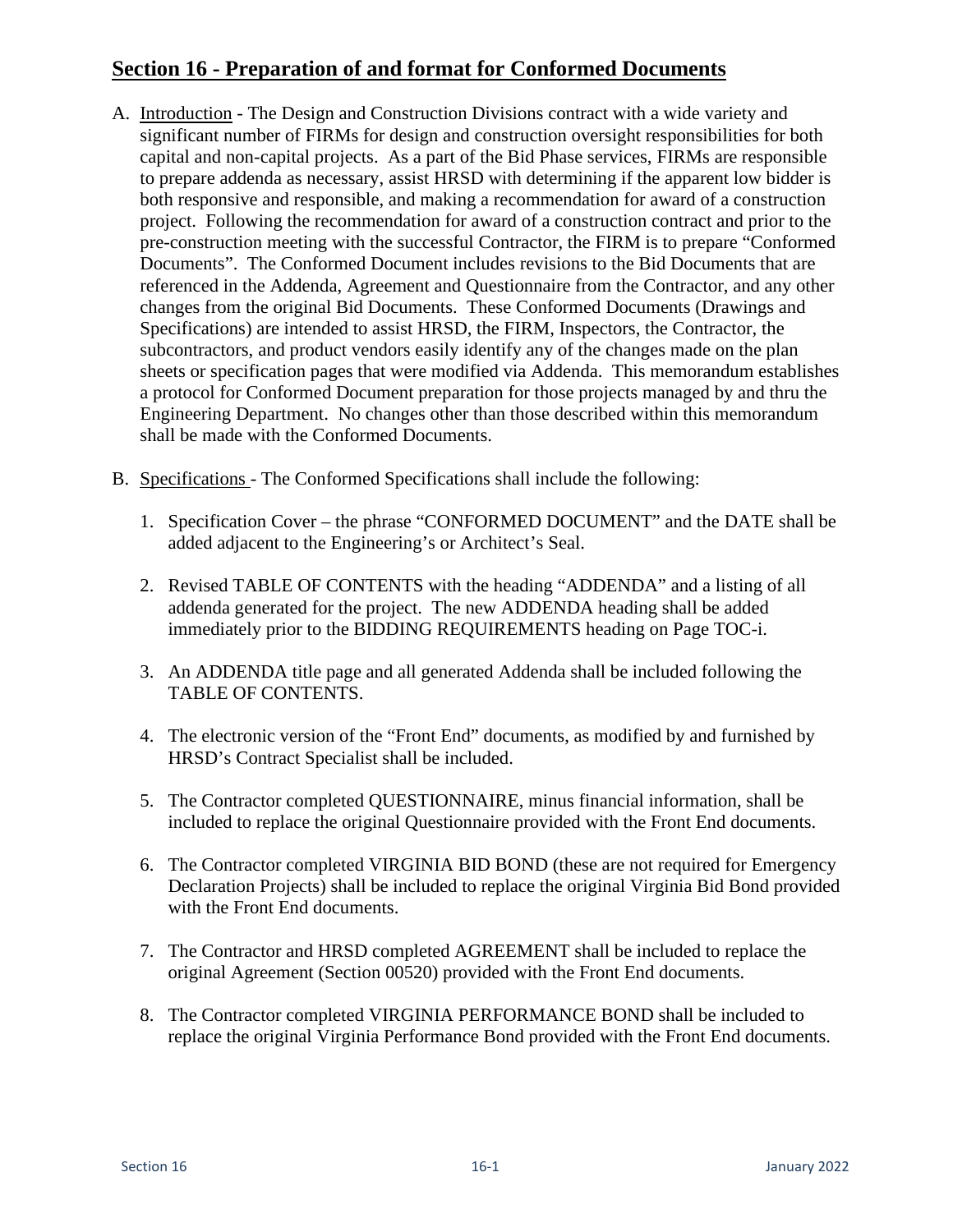- 9. The Contractor completed VIRGINIA PAYMENT BOND shall be included to replace the original Virginia Payment Bond provided with the Front End documents.
- 10. Annotations in the Technical Specifications sections and paragraphs referenced in the Addenda. The annotations shall be in a "Track Changes" mode with new or replaced text being bold underlined and a line thru any changed or deleted text. The Addendum responsible for the revision shall be noted in {} at the end of the sentence where the Track Change is made. An example would be {*Addenda No. 1*}.
- C. Drawings The Conformed Drawings shall include the following:
	- 1. Drawing Cover Sheet the phrase "CONFORMED DOCUMENT" and the DATE shall be added adjacent to the Engineer's or Architect's Seal.
	- 2. Annotations on the Drawings as referenced in the Addenda shall be made to the original DWG sheets and regenerated. Changes as a result of Addenda shall be either "clouded" along with the Addendum reference or leader lines pointing to the revision along with the Addendum reference in {}. An example would be {*Addenda No. 1*}.
	- 3. Update the title block on all modified Drawing sheets to reflect "Conformed Drawings".
	- 4. If additional drawing sheets are needed due to additional notes or details, the Drawing sheet number shall be the number of the preceding sheet (at the proper insertion point) with the addition of a ".1". An example would be if a new sheet to follow C-9 is required as per Addenda No. 2, the new sheet would be "C-9.1" and inserted immediately following sheet C-9.
	- 5. Any additional Drawing sheets inserted as a result of an Addendum will necessitate renumbering the total number of sheets and an updated Drawing Sheet Index.
- D. Format and Number of Conformed Documents Electronic and paper submittals (*if requested*) to be delivered at the same time.
	- 1. Electronic Format for Conformed Specifications Manual A single Portable Document Format (PDF) format file of the Conformed Bid Documents (Project Manual) shall be prepared and delivered to HRSD. The following numbers of copies shall be delivered to HRSD's Project Manager prior to the Pre-Construction meeting with the Contractor for distribution:
		- a. For projects that are managed in HRSD's Unifier (Unifier) Enterprise Project Management System, the PDF file shall be uploaded to the proper project and Business Process in Unifier.
		- b. For all other projects that are not set up in Unifier, FIRM to supply PDF versions via portable media to both HRSD and Contractor.
	- 2. Electronic Format for Conformed Drawings A single PDF format file of the Conformed Drawings shall be prepared and delivered to HRSD. The following numbers of copies